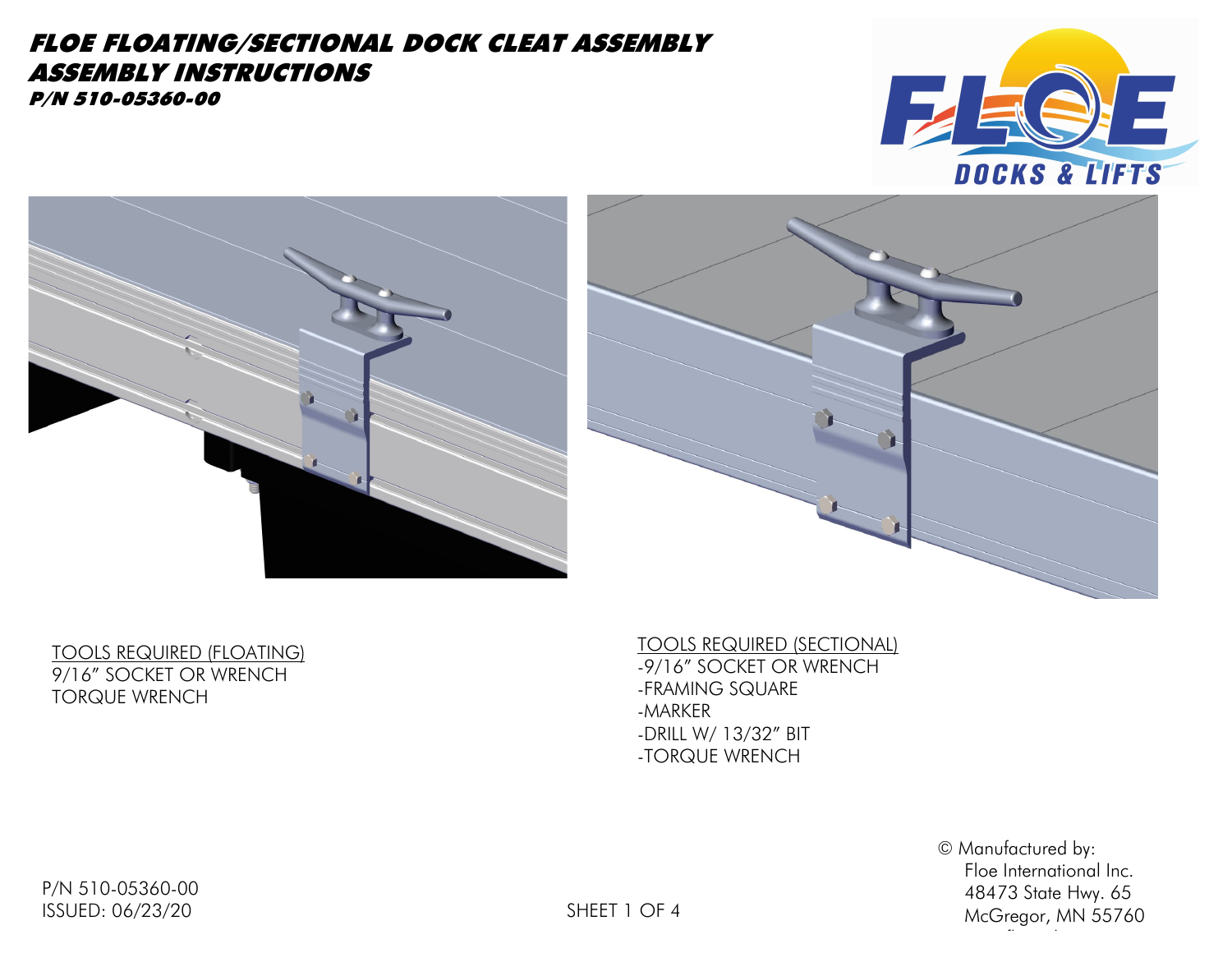## CLEAT ASSEMBLY EXPLODED VIEW

P/N 510-05360-00



| NO.            | PART NO.     | $\overline{Q}TY$ | <b>DESCRIPTION</b>                                   |
|----------------|--------------|------------------|------------------------------------------------------|
|                | 001-37026-00 |                  | NUT, 3/8-16 JAM NYLOCK - ZINC                        |
| $\overline{2}$ | 001-70105-00 |                  | HHCS, 3/8-16 X 1" 18-8 SS (FLOATING DOCKS ONLY)      |
| 3              | 001-70107-00 |                  | HHCS, 3/8-16 X 1-1/4" 18-8 SS (FLOATING DOCKS ONLY)  |
| 4              | 001-70111-00 |                  | HHCS, 3/8-16 X 2" 18-8 SS (SECTIONAL DOCKS ONLY)     |
| 5              | 001-70112-00 |                  | HHCS, 3/8-16 X 2-1/4" 18-8 SS (SECTIONAL DOCKS ONLY) |
| 6              | 001-71017-00 |                  | FLAT WASHER, 3/8" SAE SS 18-8                        |
|                | 001-73821-00 |                  | BHCS, 3/8-16 X 2-1/2" SS 18-8                        |
| 8              | 001-76071-00 |                  | NUT, NYLOCK 3/8-16 ALUM.                             |
| $\circ$        | 002-02532-00 |                  | ANGLE, DOCK CLEAT - 4"                               |
| 10             | 510-34300-00 |                  | DOCK CLEAT, 10" CAST ALUM.                           |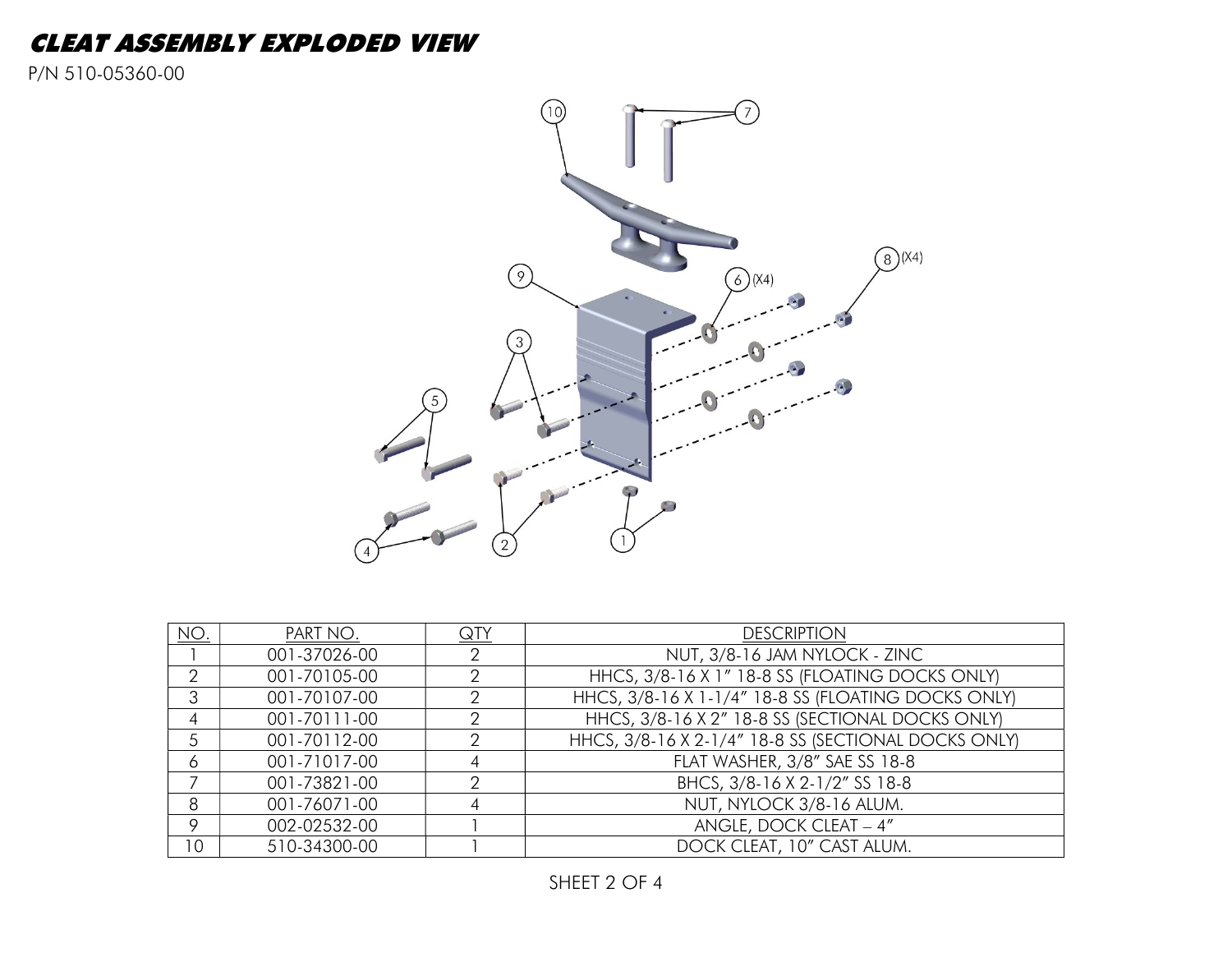# FLOATING DOCK INSTALLATION INSTRUCTIONS

### STEP 1

INSERT (2) 3/8" NYLOCK NUTS AND (2) FLAT WASHERS INTO EACH OF THE NUT TRACKS THROUGH THE HOLES PROVIDED AND ADJUST TO THE DESIRED POSITION (FIGURE 1).

## STEP 2

INSERT (2) 3/8" X 1-1/4" BOLTS IN THE TOP HOLES AND (2) 3/8" X 1" BOLTS IN THE BOTTOM HOLES OF THE ANGLE BRACKET, ALIGN THE BOLTS WITH THE CORRESPONDING NYLOCK NUTS AND FLAT WASHERS PREVIOUSLY INSTALLED. ADJUST TO THE DESIRED LOCATION. TORQUE TO 40 FT-LBS (FIGURE 2)





FIG. 1 FIG. 2